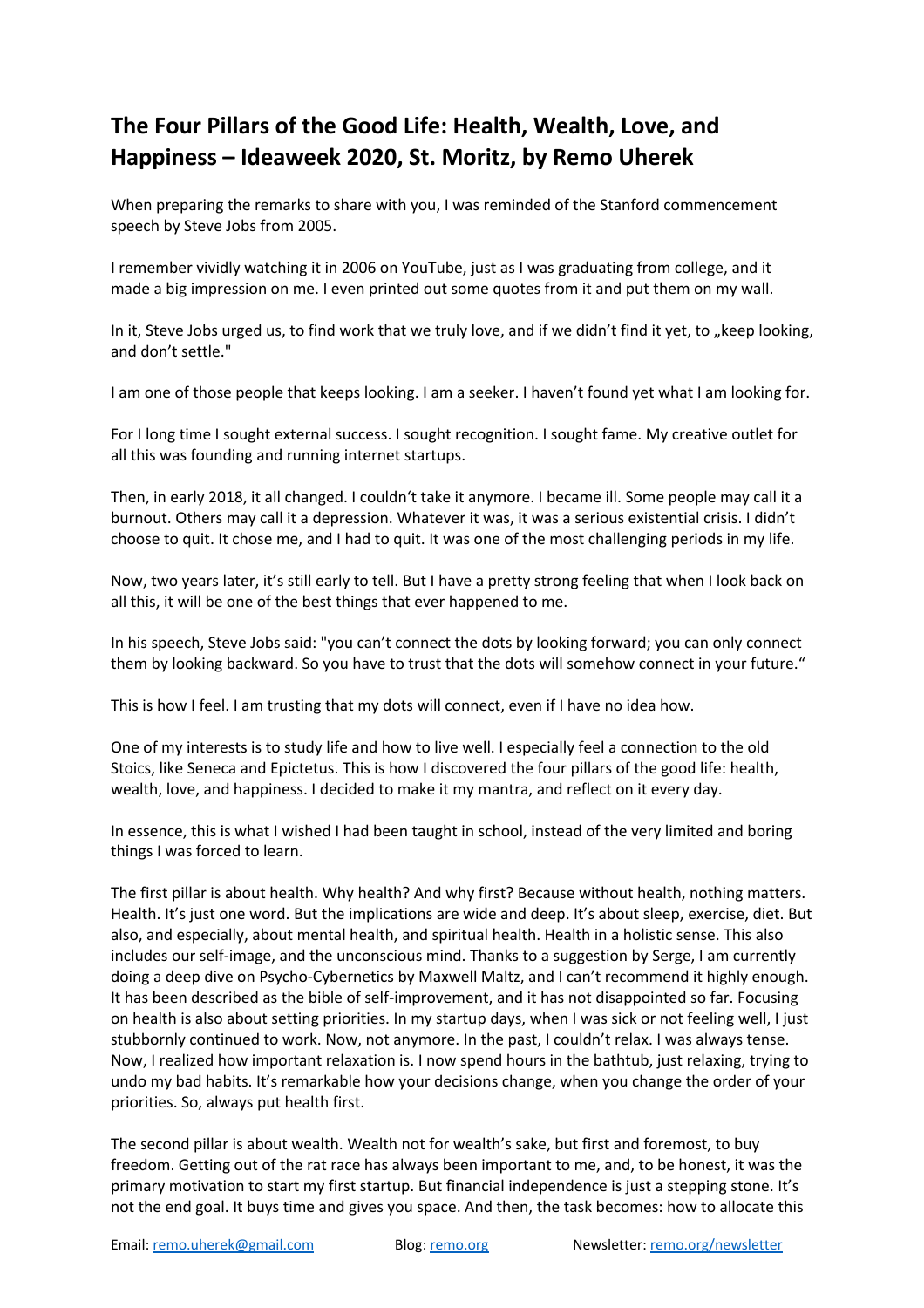space. I'm currently in the process of thinking beyond my own freedom. How can I allocate my excess wealth, to do the most good? I'm especially fond of a concept called "effective altruism", which uses a simple capital allocation philosophy: invest each dollar where the measurable impact is the biggest. I learned that currently, 15,000 children die every day from. I somewhat knew that already. What I didn't know is that these deaths are caused by very basic, and preventable diseases. According to the 2019 cost-effectiveness study by an organization called GiveWell, it takes just \$2300 dollars to prevent one such death. So, theoretically, to prevent all 15,000 daily deaths would take \$16.5 billion per year. This is totally doable, especially considering how wasteful most people in affluent countries live, me included. Other treatments, like cataract surgery to restore sight, or fistula surgery, to correct debilitating child-birth injuries, are even more cost-effective. I have not decided yet how I exactly will allocate my time and resources. But what I can tell you is: applying the capital allocation framework to improve the lives of less fortunate people really pumps me up, and motivates me to continue to explore this. A fantastic book on the topic is The Life You Can Save by Peter Singer, which provides a great overview and summary of effective giving.

The third pillar is about love. Humans are fundamentally social beings. Humans want to be useful and want to be part of a community. Humans want to feel a sense of duty. Especially towards others. The more I think about it, the more I realize that love is likely the most fundamental energy. Maybe, who knows, it's even player a role in the creation of the Universe? So, for me, it makes sense to cultivate love. Not just romantic love. But unconditional love for everything and anything. A great example is the love between humans and animals. It feels pure. It's also something that can be felt in products and companies. You feel when a founder puts its heart and soul into his product. You can also feel it in movies. I felt it quite strongly in Interstellar, where the love between a father and daughter was able to even transcend space and time.

The last pillar is about happiness. For me, happiness is about creative expression. About new experiences. About learning and growing. But also, about a sense of contentment and peace of mind. Being content with what is and what we have. Breaking free from the hedonic treadmill. In the speech, Steve Jobs said: "We will all die soon. There is no reason not to follow our heart." One of the heuristics I started to apply is: to only do things that feel right. If I feel resistance, it's a sign that I'm on the wrong path. Another useful test is: do I look forward to the future with gladness and anticipation? If yes, I'm on the right path. If no, I better change something.

In summary, the fundamental question that I ask myself is this: How do I allocate the most scarce and precious resource, my life energy?

Here's a challenging thought: we all call ourselves capital allocators. So, how well do we allocate our life energy? My feeling is, as least this applies to myself, not that greatly.

Let's challenge the status quo. Let's ask hard questions like "What's the point?" or "What is the end game here?" more often.

And maybe, in our investing, let me suggest a new metric which shall not called "total returns", but instead "life energy adjusted returns": What's the point of good returns, if we spend all our life's energy pursuing this goal? What if instead of maximizing returns, we tried to minimize the input? This would free up precious life energy, that could be allocated differently. I don't know how you feel about this, but as for me, I find this idea quite inspiring.